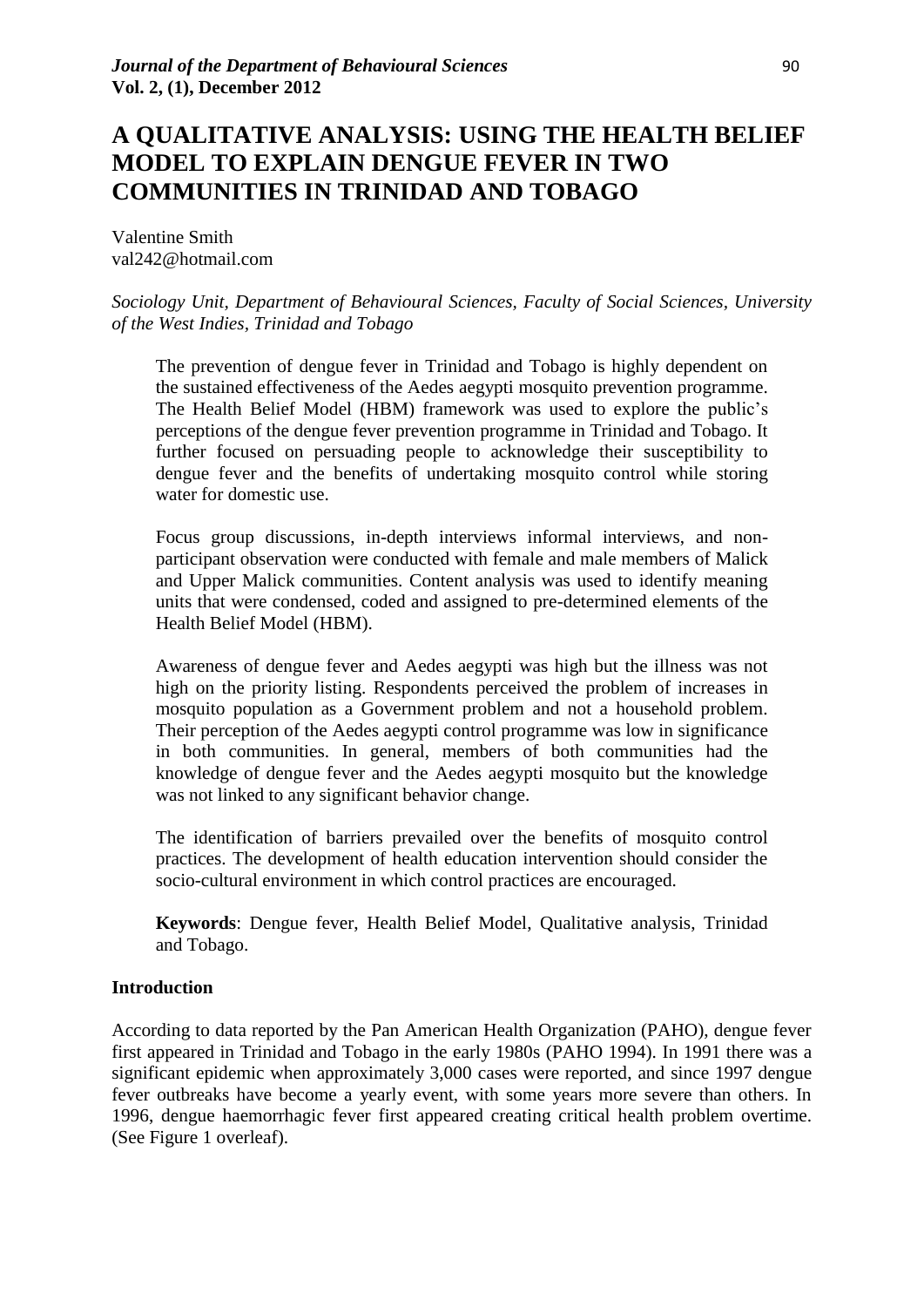

**Figure 1**

**Distribution of Reported and Confirmed Dengue Fever, Dengue Haemorrhagic and Death.**

As a lifestyle disease, dengue fever is associated with considerable negative individual social outcomes, yet this negative behavior is performed by many people. Regulating this behaviour through persuasive information is generally unsuccessful, and in recent times, the Ministry of Health has recognized that the social acceptability of this behavior is a major obstacle facing such intervention. Some of these behaviours are; keeping water containers uncovered, keeping used tyres where water can be collected and the overgrowth of bush on vacant household premises.

Studies done in Trinidad have revealed that members of society can associate the Aedes aegypti mosquito with dengue fever (Rosenbaum et al., 1995; Ramlackhansingh et al., 1998). The increase in knowledge has increased awareness yet the preventive behaviour is not sustained. Members of society continue to leave containers uncovered causing an increase in mosquito larval production. The success of the Aedes aegypti programme relies heavily on members of the society taking full responsibility of their community's control actions. Many studies have shown that household mosquito control activities can result in an unsatisfactory outcome (Gubler and Clark, 1996; Winch et al., 2002). Community participation in dengue fever control can be difficult to maintain, especially, after outbreaks.

In an attempt to better understand health-related behavior and the determinants of adherence to health interventions, a number of theoretical models have been proposed. The Health Belief Model (HBM) is one of the most widely used social cognition models to study and promote the uptake of health services and predict health behavior. Although it was originally developed in the 1950s to explain the low participation in medical screening programmes, today it is used for a broad spectrum of health-related behaviours. It has been used in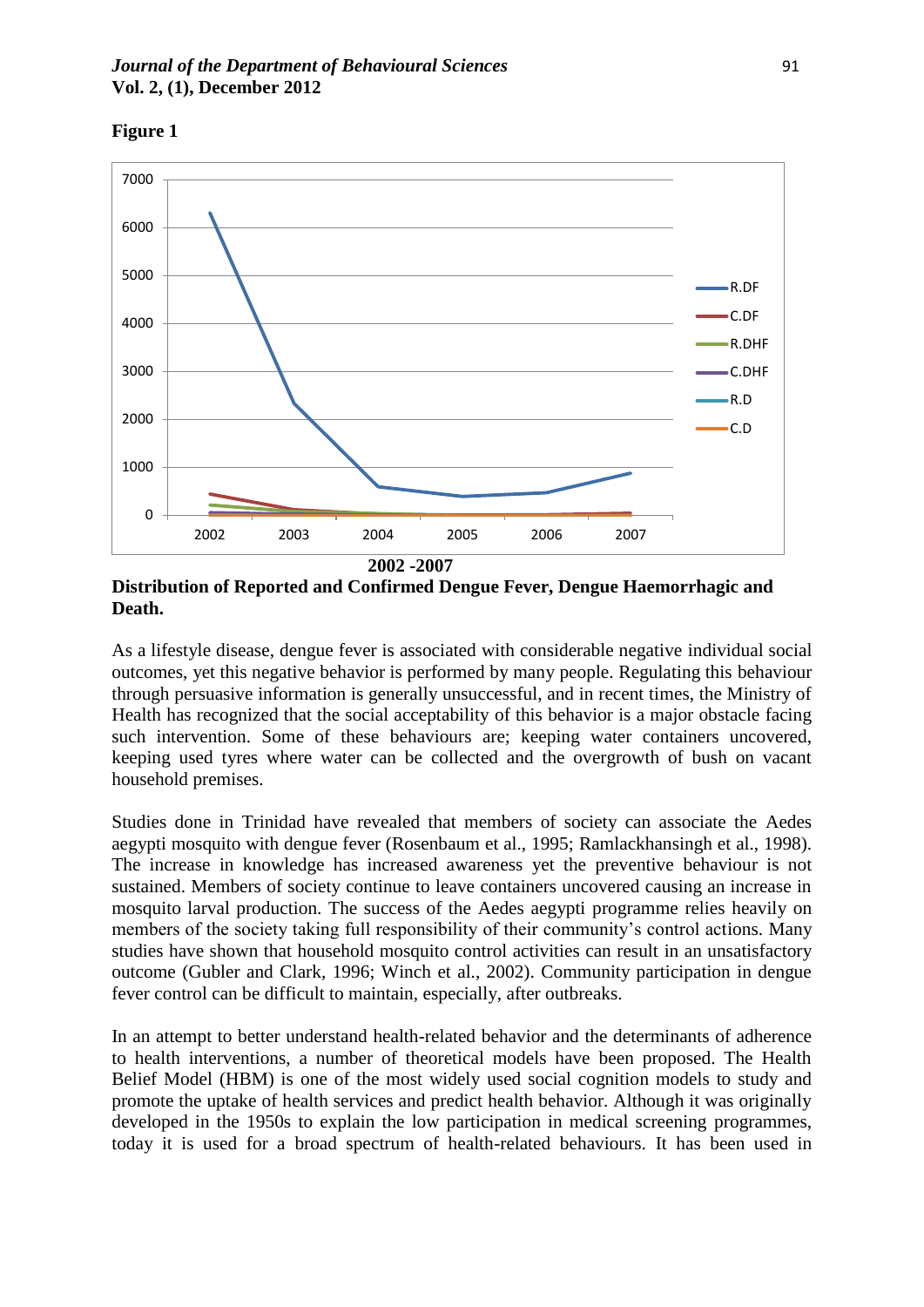## *Journal of the Department of Behavioural Sciences 92* **Vol. 2, (1), December 2012**

HIV/AIDS research, mainly for understanding risk behaviours (Glanz, Lewis and Rimer 1997). (See Figure 2).





Source: Rosenstock I., Strecher, V., and Becker, M. (1994). The Health Belief Model.

The Health Belief Model (HBM) states that, in the case of prevention, individuals will take a health related action if they have a desire to avoid an illness and if they believe that a specific health action will prevent the illness. The model includes six elements:

- 1) Perceived susceptibility of the individual to the condition
- 2) Perceived severity of the condition as having a serious medical and social consequences
- 3) Perceived benefits of taking the health action in reducing the disease threat as well as other additional benefits.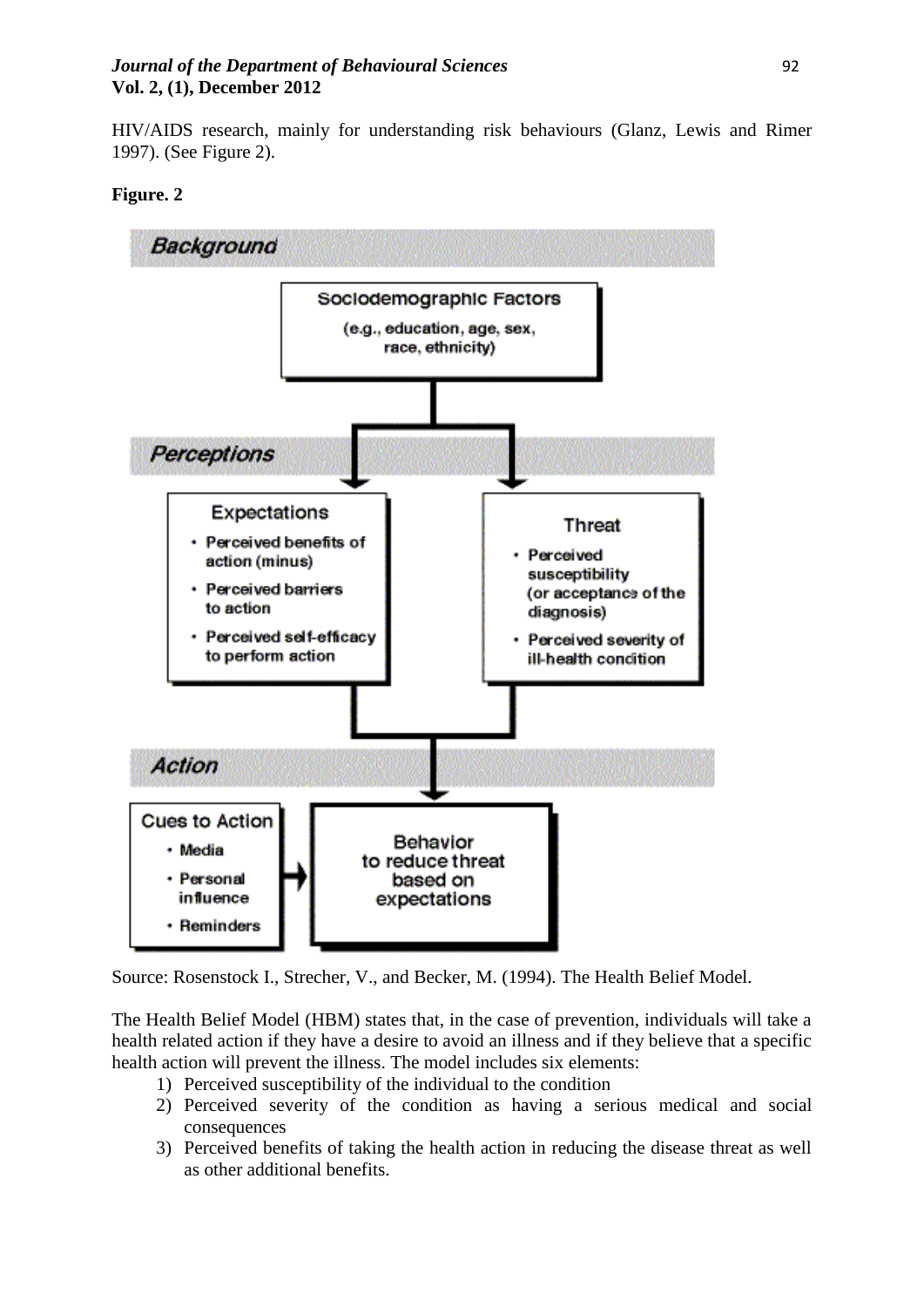- 4) Perceived barriers to taking the health action, which should not overweigh the benefits. These four perceptions are elements that determine the readiness to take the action. They are activated by:
	- Cues to action which trigger this readiness
	- Self-efficacy, which is the conviction that one can successfully execute the health behavior (Glanz, Lewis and Rimer 1997).

Given that the aim of controlling dengue fever is highly dependent on sustained effective coverage of the Health education and Aedes aegypti control programmes, it is important to understand the communities risk perceptions about the disease and how the perceived need for continued dengue fever prevention behavior is influenced by the significant reduction of Aedes aegypti mosquitoes. In this study the Health Belief Model (HBM) framework was used to explore the perceptions and beliefs of members of communities of Malick and Upper Malick.

# **Methodology**

To explore the perceptions and beliefs of the Aedes aegypti mosquito and dengue fever control programmes of the communities of Malick and Upper Malick, the Health Belief Model (HBM) was deemed to be most appropriate. The Health Belief Model (HBM) was used to guide the data collection and analysis in order to explore the different perceptions about Aedes aegypti mosquito and dengue fever control. The methods used for collecting data consisted of a mixture of focus group discussions, in-depth interviews with key informants who were both formal and informal leaders in both communities,

# **Study site**

In the study, data was collected at two districts in the urban municipality of Barataria. Barataria is a town on the eastern boundary of Morvant and Laventille. The two areas are Malick proper which is considered urban and Upper Malick which has most of the characteristics of rustic rural life. Classification of rural is imperfect, and certainly one has no sense of what rural is. Classification does not explicate the social, economic, demographics, infrastructures, or political context of rural. The locale needs to be considered along with cultural, social, and economic aspects of the environment, since the context in which people live is of great significant.

The conceptualization of what the researcher considered to be rural might draw the discussion into an argument, since what the society interprets to be rural (areas where there are no urban centers) is based on their construction of reality. Hugo (2002) defined rural in broad terms, to incorporate, everything that excludes capital cities, and major metropolitan centers of Australia that is approximately 30% of the Australian"s population. However, rural is not only geographical, there are relative terms such as patterns of connectedness, that link an individual living in that environment to other individuals, and to a group, and community setting ( Baum, 2001). Rural in Trinidad and Tobago is characterized by a decline in the quality of life in most communities, declining ability for households to educate children and afford health care, large number of rural communities are without potable water services, the existence of very poor roads, which result in expense transport cost, increasing environmental degradation especially soil erosion and loss of biodiversity, high levels of unemployment and underemployment, poor attitude of the young and an increase in pregnancy among the young females. These are aspects of rural that are relevant to this research.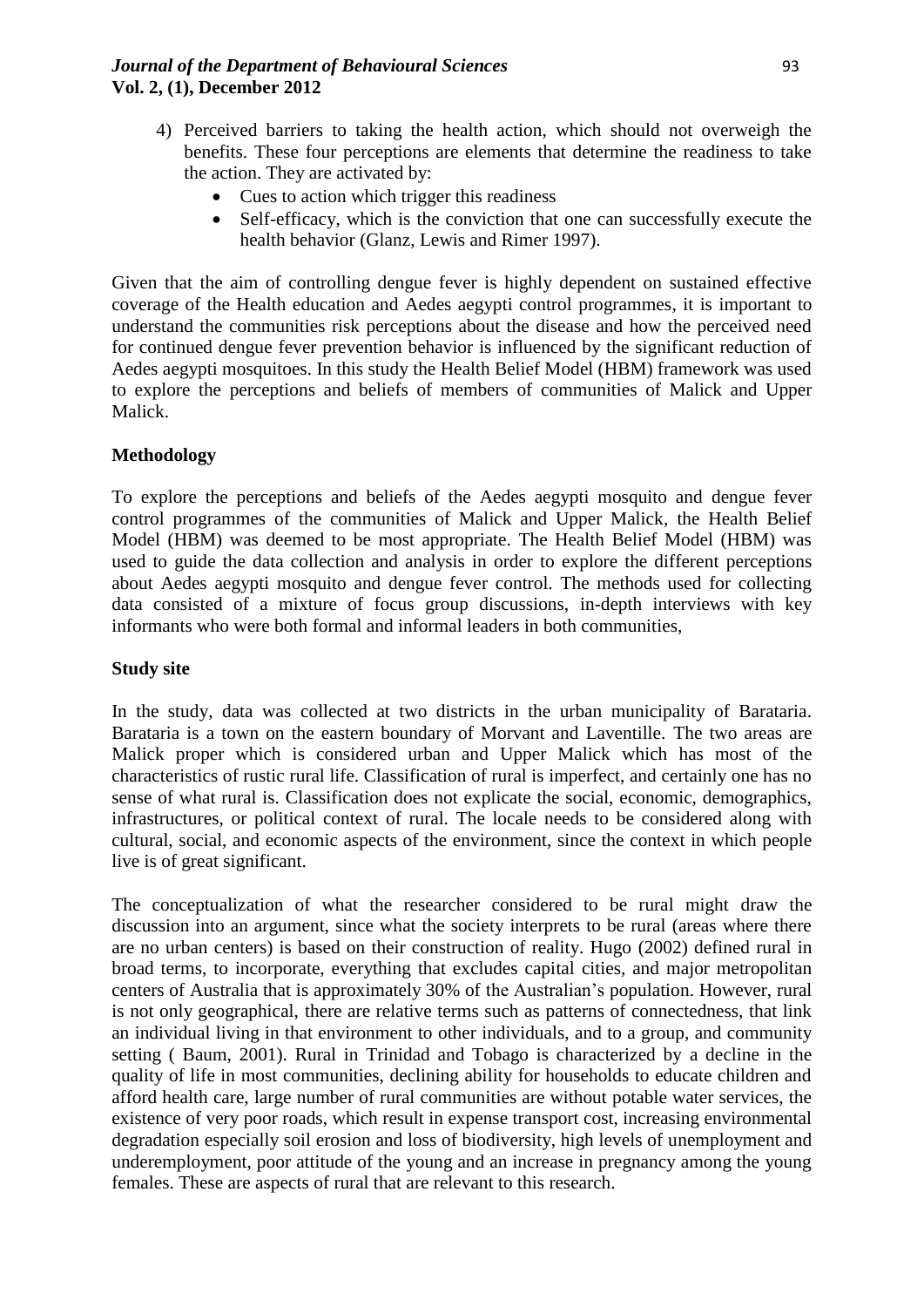## **Data Analysis**

The transcribed interviews were subjected to content analysis with qualitative software Atlasti (Muhr &Friese 2004). The Health Belief Model served as the main frame work for this study and its elements served as the categories. Key categories were predetermined according to the theory used (i.e. perceived susceptibility, perceived severity, perceived benefits, perceived barriers of dengue fever prevention, cues to action, and self-efficacy. Each interview transcript was read and meaning units were extracted independently by the researcher. Meaning units were copied into a matrix where they were condensed and assigned a code. The researcher then compared the codes under each category, and came to a final analysis outcome. No ethical issue was raised due to the fact that the researcher was well known to the members of the communities. At the end of the research, a copy of the completed study was delivered to the researcher"s key informant.

## **Results/Findings**

## *The perception of dengue fever as a disease*

All participants knew dengue fever as a disease caused by the *Aedes aegypti* mosquito. The young participants had learnt about dengue fever from their schools as part of a series of health education programmes sponsored by Kiwanis (an International social club which focuses on community services). Others learned about *Aedes aegypti* mosquito from the media such as television, radio, and newspaper reporting the fatalities of the disease. All participants (40) believed that young children were the highest-risk groups for the disease. Most participants (32) recognized high fever and muscle pain as common signs of dengue. Nonetheless, the epidemic response in the communities most likely is fatality, which creates a conscious awareness of survival by making members consider the presence of dengue fever.

However, perceived susceptibility was strongly linked to mosquito density and was considered higher when mosquitoes were more prevalent. Yet susceptibility varied among participant.

"What is a little fever? We will go to the health centre or a private doctor. I am never worried with dengue fever." "I have known the black and white mosquito spreads dengue fever." "This was about ten years ago, mosquito's bite us every day but we've never get sick with dengue fever." (Informant 1)."

"This place always have mosquito. Twenty years I am living here and mosquito never stop biting us. We have to use cocksette (mosquito coil) and blacksage bush (wild shrub) as a repellant to prevent mosquito bite (Informant 3)."

The poor maintenance of roadside drains in Malick and the poor physical infrastructure of Upper Malick were associated with sanitation and drainage problems. Participants perceived the eradication programme of the Aedes aegypti mosquito as the sole responsibility of the Government.

"The Government not cleaning the drains. All the drains blocked up with rubbish. That is why we have so much mosquito. Don't talk about Upper Malick, them people want everything road, water, drains, and sewer." (Informant 6)"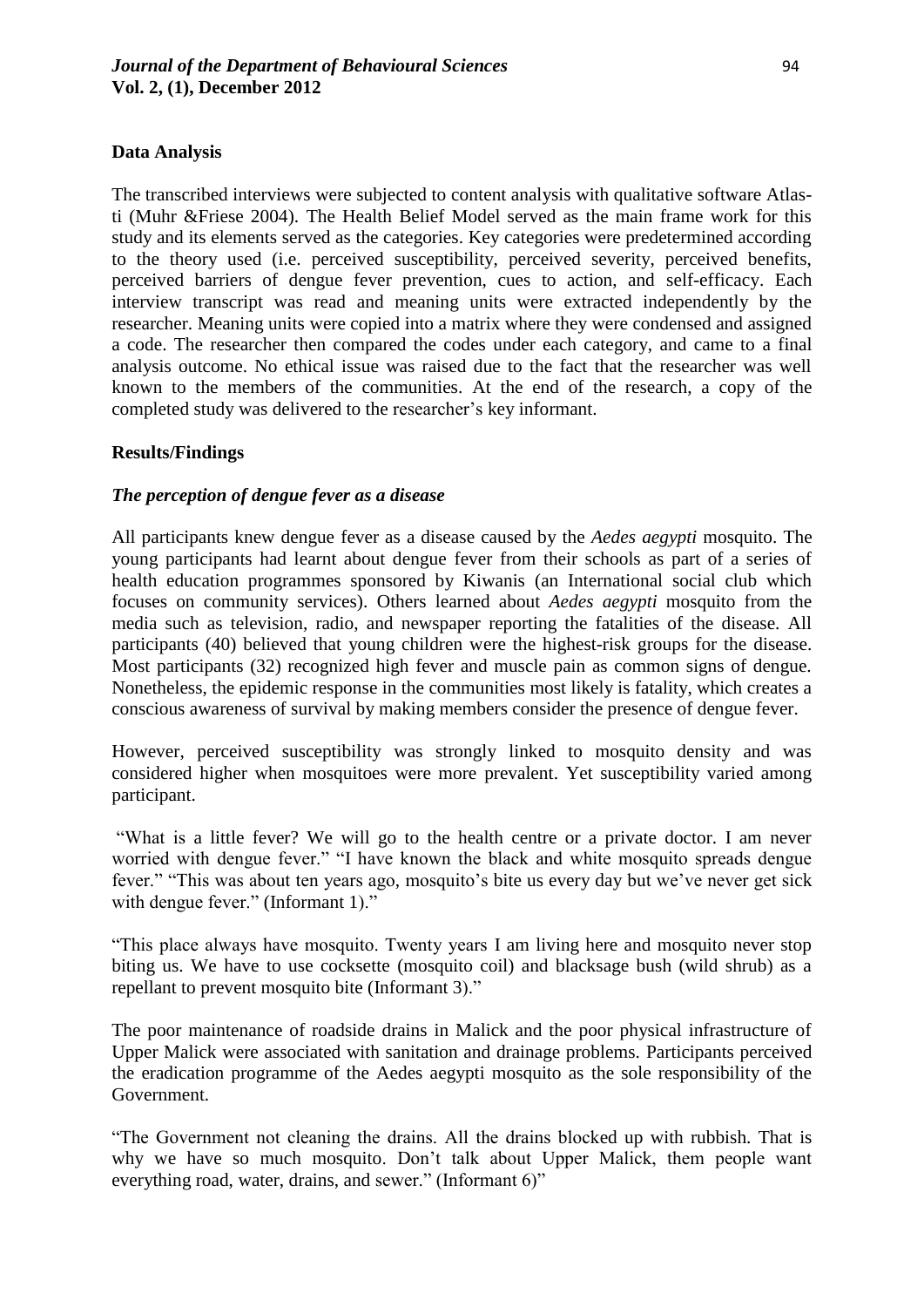In the communities of Malick and Upper Malick the Aedes aegypti mosquito is well known by its black and white colour, biting and breeding habits. This mosquito has an affinity for breeding in clean clear water irrespective of location or volume. Table. 1 is a description of the participants ranking of mosquito breeding sites in the communities. The reproductive stages of the Aedes aegypti mosquito take place entirely in clean clear water. Participants perceive the larva as a living entity which determines the sterility of the water and which should always be present as an indicator of the water being good to drink. The cultural belief surrounding the larval discourse runs contradictory to the preventive measures of the Ministry of Health.

| <b>Ranking Number</b> | <b>Upper Malick</b><br>$(rural)$ N=20 | <b>Mean</b><br><b>Ranking</b> | <b>Malick</b><br>(urban) | <b>Mean</b><br><b>Ranking</b> |
|-----------------------|---------------------------------------|-------------------------------|--------------------------|-------------------------------|
|                       |                                       |                               | $N=20$                   |                               |
| $\mathbf{1}$          | Discarded, tins and                   | 16.46                         | Discarded                | 16.42                         |
|                       | cans                                  |                               | tyres and                |                               |
|                       |                                       |                               | other                    |                               |
|                       |                                       |                               | containers               |                               |
| $\overline{2}$        | Garden containers                     | 2.08                          | Roof                     | 2.44                          |
|                       |                                       |                               | guttering                |                               |
| 3                     | Water containers                      | 4.68                          | Plastic                  | 5.30                          |
|                       | for flushing toilets                  |                               | buckets                  |                               |
| $\overline{4}$        | Water containers in                   | 7.92                          | Water                    | 7.92                          |
|                       | bathroom                              |                               | containers               |                               |
|                       |                                       |                               | in bathroom              |                               |
| 5                     | Plastic buckets                       | 10.56                         | Flower                   | 10.44                         |
|                       | without lid                           |                               | vases                    |                               |
| 6                     | Plastic pales                         | 11.00                         | Plastic pales            | 10.92                         |
| $\overline{7}$        | Flower pots and                       | 13.16                         | <b>Brick Holes</b>       | 13.08                         |
|                       | saucers                               |                               |                          |                               |
| 8                     | 400 gallons plastic                   | 14.88                         | 400 gallons              | 7.04                          |
|                       | tank with lid                         |                               | plastic tank             |                               |
|                       |                                       |                               | with lid                 |                               |
| 9                     | Overgrowth of                         | 15.28                         | Overgrowth               | 15.12                         |
|                       | bush                                  |                               | of bush                  |                               |
| 10                    | Roadside drain                        | 15.76                         | Roadside                 | 15.42                         |
|                       |                                       |                               | drain                    |                               |

|  | <b>Table 1: Ranking for Mosquito Breeding Sites</b> |  |  |  |
|--|-----------------------------------------------------|--|--|--|
|  |                                                     |  |  |  |

 "We only know that our water is good for drinking when we see the "little worms" swimming around in the water. When the Health worker places the chemical in the water and the "little worms" die, we then tell ourselves if this chemical can kill the "little worms" then the water is not "alive," "the water is dead and it can kill us too." (Informant 8).

The versatility of the Aedes aegypti mosquito coincides with its survival quest. It is not surprising that in times of scarcity of clean water she can be found competing with indigenous "dirty water" breeding species of mosquitoes for breeding space. The Aedes aegypti mosquito because of its domesticated characteristics, and daytime biting habits, can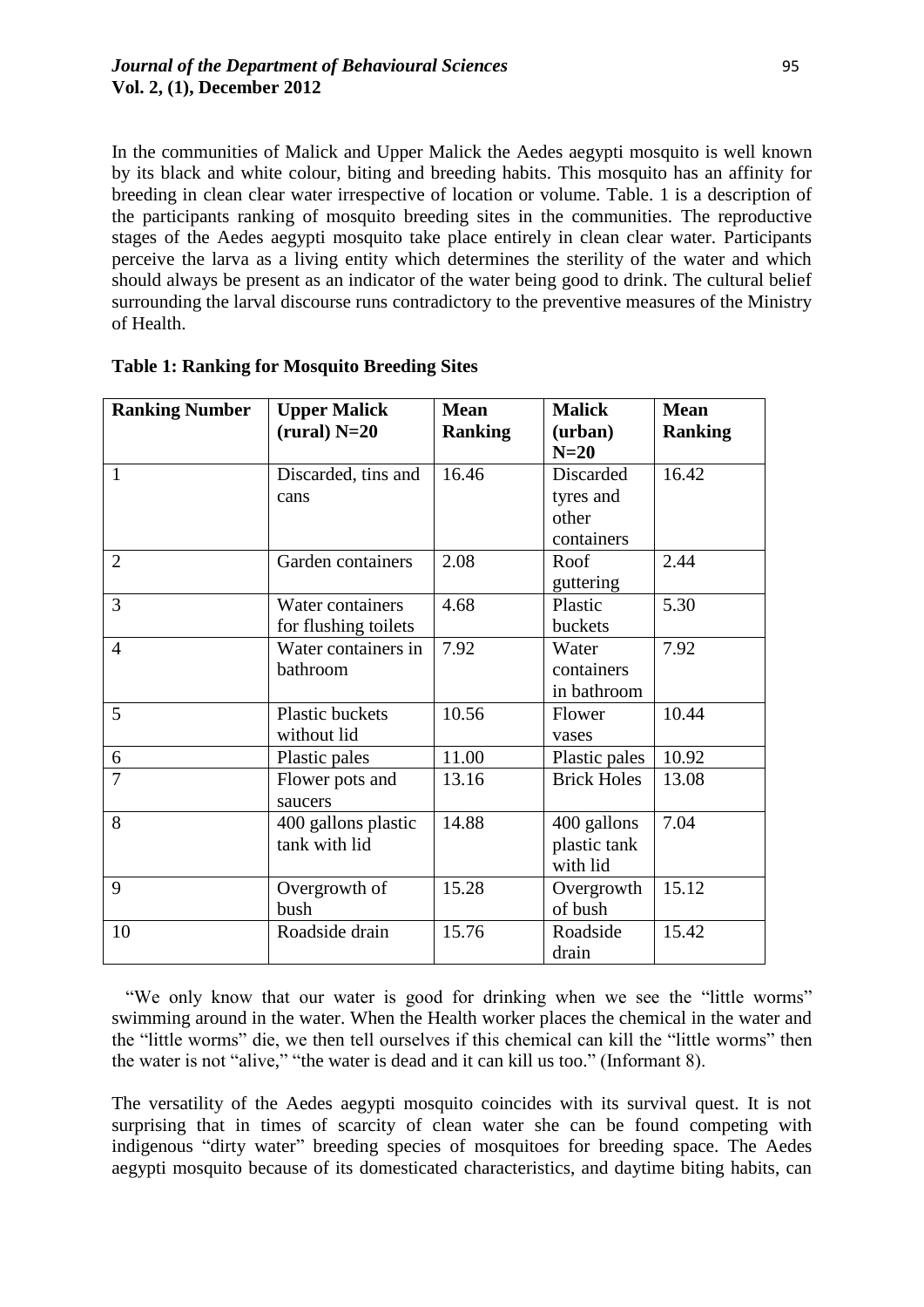## *<i>Journal of the Department of Behavioural Sciences* 96 **Vol. 2, (1), December 2012**

be found hiding in all dark places inside the home. They feed on the blood of householders and breed in any available uncovered water container. All water containers inside the homes that remain uncovered become potential breeding sites for these mosquitoes.

## *Perceptions of Control Effectiveness*

Most participants from both locations regarded adulticide (killing of the adult mosquito) space-spraying or ultra low-volume (ULV), and thermal-fogging as the most effective control measure. When the number of mosquitoes is reduced, people feel more comfortable. For example, they can spend more time outside at dusk, or do household chores without turning on the fan, or being annoyed by mosquitoes presence. Some participants thought ultra-lowvolume (ULV) involved a harmful chemical that can contaminate their food. They therefore, they kept their windows and doors closed. They only accepted spraying outside the house.

"The Health department only come around and sprays when there is dengue in the area. The spraying, most of the time only drives away the mosquitoes. After two to three days, we have more mosquitoes" (Informant7)"

## *Larvicide or Temephos*

Control messages recommend the adding of temephos (insecticide used for killing mosquito larvae) by Ministry of Health workers to containers that cannot be covered. The common perception that temephos is a harmful chemical, discourages its use particularly in drinking water, although health education materials indicate that temephos added in the correct dosage is safe for drinking. Due to the perception that temephos is a harmful chemical, creates further barriers for control activities within the *Aedes aegypti* control programme.

By comparing control methods, some participants accepted that temephos was effective in larval control, but was not as tangible as ultra-low-volume (ULV) spray and thermal fogging. Participants in both locations believed that source-reduction, which is the removal of all used containers from one"s premises was more effective as a method for preventing mosquito breeding.

## *Covering containers*

Health education materials suggest containers that can be covered should be covered with cloth-netting and topped with lids. Lids are commonly used to cover drinking water containers. However, containers that were regularly used remained uncovered. Using lids on frequently used containers was considered impractical by the participants. Some participants thought that lids were unnecessary for containers that contained non-potable water. Participants pointed out that because they forget to cover containers, mosquitoes were able to gain access to the water in the containers. However, they failed to mention, without prompting, the condition of the lids. The perception that faulty or broken lids are unusable discourages residents from obtaining new ones, thus reducing the effectiveness of covering materials in preventing mosquito infestation. Lids were not a priority for some householders.

# *Weekly cleaning of containers*

Cleaning containers weekly is an effective larval control measure but is not practical with large containers such as large tanks and barrels. Weekly cleaning of less frequently used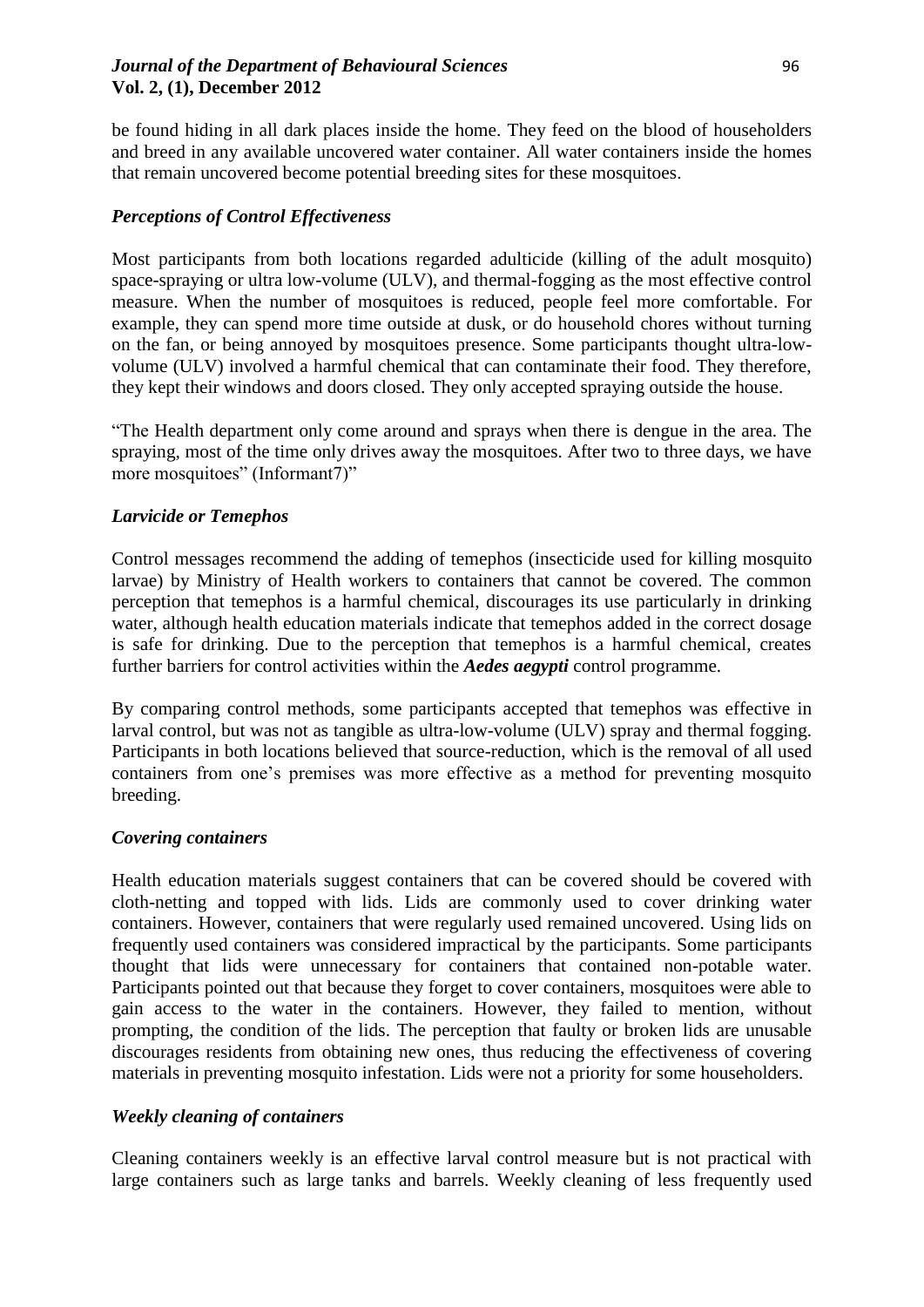water containers was perceived to be unnecessary and wasteful, as people either covered those containers with lids (mainly drinking water), or did nothing, as the cleanliness of water was not a concern (non-potable water). Another barrier to weekly cleaning was that water as an unreliable commodity cannot be used for cleaning purposes.

# *Perception of Aedes aegypti campaigns*

Almost all participants revealed that the present Aedes aegypti control campaigns were only effective over a short period of time. Outside campaign times, control activities were irregularly performed and this decreased the effectiveness. Moreover, residents did not fully participated in the Aedes aegypti control activities, Most participants understood Aedes aegypti control activities, but inconsistently, found it difficult to keep with the suggested regimes of mosquito control. They did not think that they were at risk for dengue fever, or had mosquito larvae at home and they thought the control was best left in the hands of the Ministry of Health, who could undertake more effective widespread spraying activities. Many held an overriding belief that control of Aedes aegypti mosquitoes was an unrealistic goal.

Most participants, in both locations that since mosquitoes can fly from one place to another, householders were fighting a losing battle and controlling mosquito at the household level would make little difference to the overall population of mosquitoes, which they perceived as coming from the neighbourhood, especially public places such as drains and overgrowth of bush. Participants, pointed out that successful mosquito larval control was possible only if, carried out by all householders and control agents were accessible and available. Participants' perception of the effectiveness of control is based on the reduction of adult mosquitoes, not larvae. Getting rid of Aedes aegypti from water containers may not reduce the number of adult mosquitoes greatly, since other mosquitoes were found in and around houses. Participants perceived that the Aedes aegypti control programme is not effective or responding to their problems.

# **Discussion/Conclusion**

The study indicates that members of both communities were aware of the preventive measures associated with dengue fever. Yet it is only when someone is affected by dengue fever that a conscious effort is made to eradicate the Aedes aegypti mosquito. Whether, this is caused by fear or misperception is a matter to be explored. According to Curry et al. (1990); Kahneman et al. (1982), preventive behavior is a function of the perception of threat and of the belief that the best course of action includes new behaviour.

The communication of the Preventive Health Education"s media messages is very important within the context of behavior change. This is so, since cultural beliefs and values are internalized constructs. Media messages must be convincing enough to avoid the members of the communities from throwing away their water which had been treated with larvicide. According to Becker & Janz (1987), "one"s general orientation to health as being dependent on one"s subjective cultural beliefs and values."

From a public health perspective this behavior is clearly irrational. Gillet (1985), suggests that this is an example of a cultural barrier while Gubler (1989), argued that this is a failure of individuals to take responsibility of their own health. Often there is an assumption in health promotion campaigns that people need to be "scared" into action. Ironically, this is the least influential component of the Health Belief Model.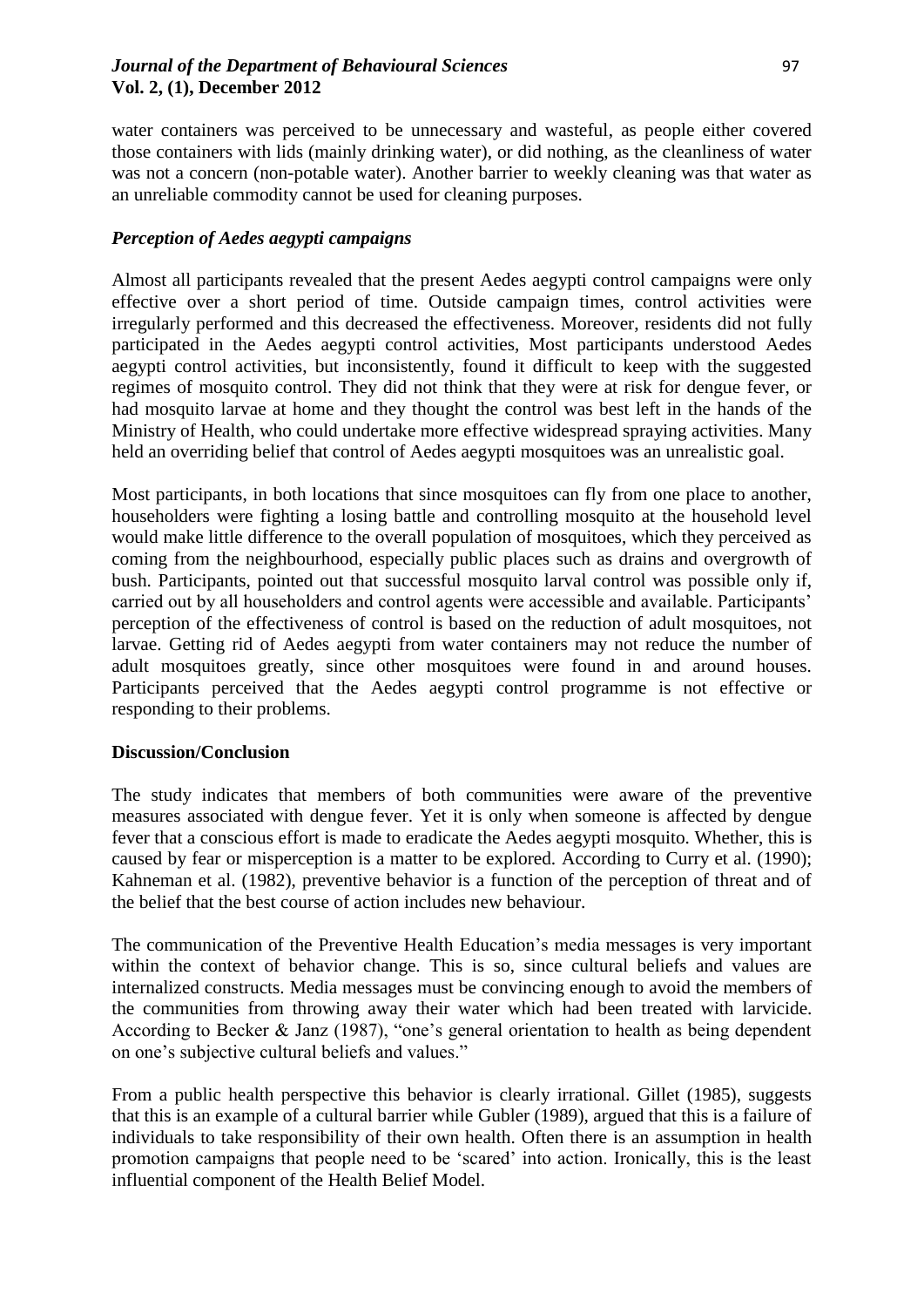Despite many limitations of the application and usefulness of the Health Belief Model, many health development programmes, especially tropical disease programmes have used this model with some success (Kendall, 1998). The literature suggests that the success of preventive health programmes using the Health Belief Model is more likely if attention is paid to the socio-cultural context. Through the collection of interview information (focus groups, in-depth interviews, and non-participant observation) an interesting gender issue appeared. Women took a more active role in all aspects of neighborhood life. Although this information does not contribute to the literature in terms of the gendering of dengue prevention, it instead, creates a new avenue for exploration into gendered disease knowledge. Caribbean family organization is characterized by a domestic system in which women play a dominant role (Otterbein 2009). One can therefore understand the cultural nature of the gender issue where it becomes natural for women to take the lead. It is important that cultural anthropology be recognized as relevant to research such as this one. One limitation in drawing any gendered conclusion from the findings of this study is the limited number of male interview participants. This was most likely a function of the impatient and disinteresting nature of the male participants. Therefore, in future studies, strategies to incorporate men must be developed.

Since women are the main caretakers of the household, health education efforts should be targeted at them. Meeting members of the communities forms part of the education programme of the Ministry of Health. The main objective is to communicate to the residents" basic information of Aedes aegypti mosquito and the prevention methods of dengue fever. Dengue fever can be considered an emerging infectious disease, as cited by Gubler and Clark (1994) with its severe and potentially fatal variant Dengue Haemorrhagic Fever (DHF).

The Health Belief Model did not take into account the role of culture, specifically acculturation, in how individuals ultimately make health decisions and undergo behavior change. This research"s main goal was to identify any association between the mass media used as information and health behavior. It is very difficult for most people to throw away used cans, bottles, and used tyres that are found on their premises since to them these articles do have some significant use. Mazine et al. (1996) view culture as a set of relatively static "beliefs and behaviours" that are conducive or detrimental to the maintenance of good health.

The researcher believed that people in Trinidad and Tobago, have some knowledge of dengue fever and how it is transmitted, but government's attitude with respect to community affairs has created a strong disincentive to engage in communal actions. This argument can be supported by a study done by Whiteford (1997) whose argument linked ethnography of household water use and its impact on dengue fever"s transmission to local views of national political history in the Dominican Republic. In Trinidad and Tobago, dengue fever prevention continues to be a low priority by individuals and government. Winch et al. (1992) identified that improvement in basic services, such as refuse collection, and water supply were key prerequisites for dengue fever prevention in Trinidad and Tobago. These prerequisites are perceived as top priorities by residents.

Finally, in no way this research should be used as a final evidence of dengue fever health prevention behaviour. Instead, it should be used as a baseline for future health education intervention programmes, including health education efforts for residents, especially those residing in the urban areas. The researcher feels that by understanding the underlying sociocultural changes that account for changes in behavior, the process would facilitate the transfer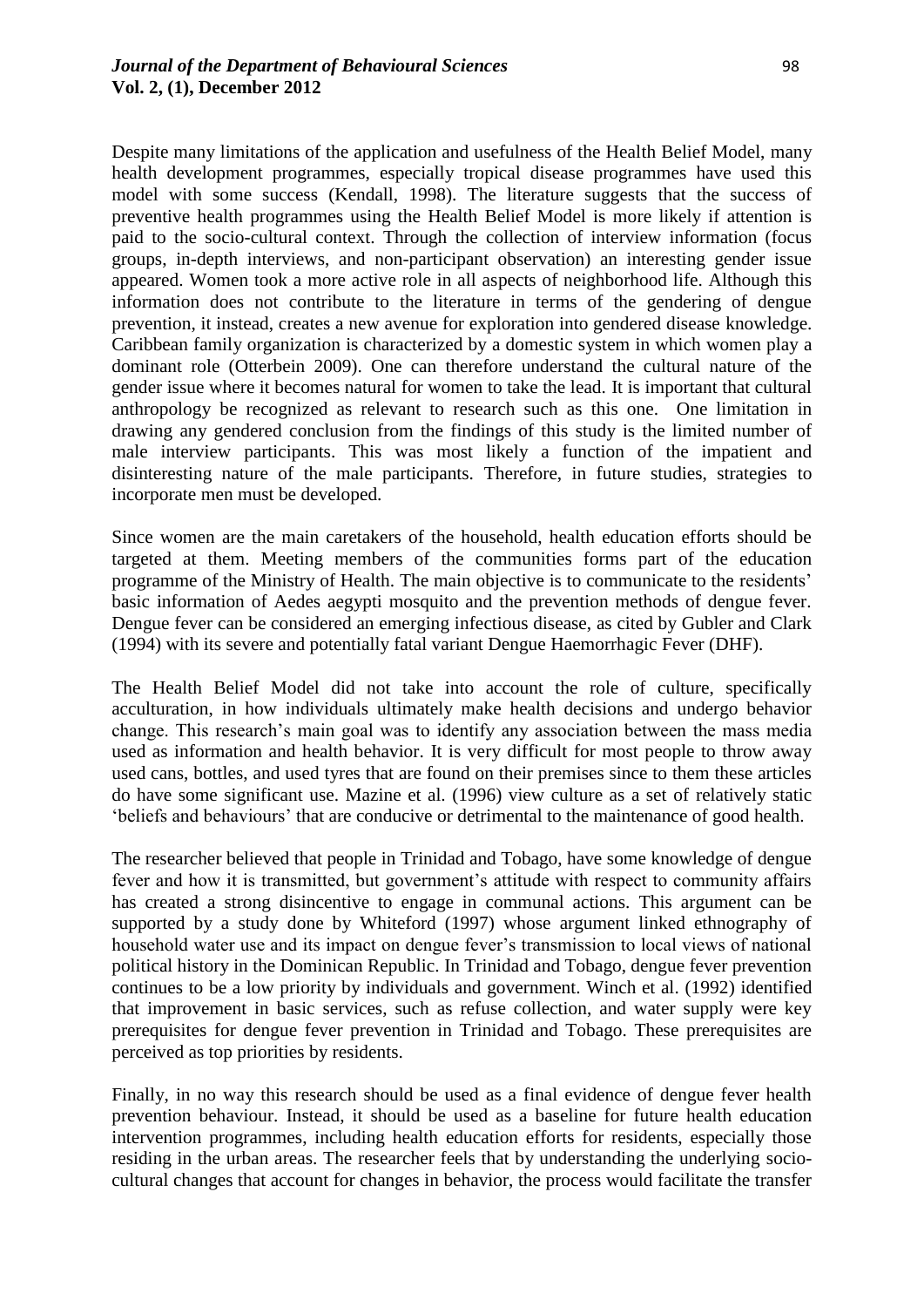## *Journal of the Department of Behavioural Sciences* 99 **Vol. 2, (1), December 2012**

of behavior change techniques across domains of behavior that would produce a catalogue of effective techniques which would provide a foundation for a socio-culturally based technology of behavior change.

**Author bio:** Valentine Smith is the holder of a B.Sc. (Hons) in Sociology and Psychology, M.Sc. in Sociology and an M.Phil. in Sociology. His major academic focus is the cultural nature of behaviour change in the Caribbean. He is a part-time lecturer in the Behavioural Sciences Department, Faculty of Social Sciences, St Augustine Campus. He is a member of the Committee that formulated the Master"s programme in Mediation with the University of Denver in Colorado, United States of America. Finally, he is completing his PhD candidacy in Sociology of Education. His research is entitled "Socialization and Educational Performance: Students Performance at the Unit 1 of the Caribbean Proficiency Examination in Trinidad and Tobago."

# **REFERENCES**

Baum, F. 2002. 5<sup>th</sup> National Rural Health Conference. Keynote presentation on social capital and health: In Rural Australia. Available from

*http://www.ruralhealth.org.au/fifthconf/baumpaper.htm.* Accessed on May 11, 2001. Verified  $19<sup>th</sup>$  September 2002.

Becker, M. H. and Janz, N. M. 1987. "Behavioural science perspectives on health hazard/health risk appraisal." *Health Services Reserves* 2:537-51.

Carmel, S. 1995. "The Health Belief Model in the research of AIDS-related preventive behavior." *Public Health Review* 18: 73-85.

Chadee, D. and Rahaman, A. 2000. "Use of water barrels by humans and Aedes aegypti." *Journal of Vector Ecology* 125, 1:28-35.

Curry, S., Wagner, E. W., and Grothaus, L.C. 1990. "Intrinsic and extrinsic motivation for smoking cessation." *Journal of Consulting Clinical Psychology* 58: 310-6.

Gillet, J. D. 1985. "The behavior of Homo Sapiens the forgotten factor in the transmission of tropical disease." *Transactions of the Royal Society of Tropical Medicine and Hygiene* 76: 12-20.

Glanz, K., Lewis, F.M., Rimer, B.K. (eds) 1997. *Health behavior and health education: Theory, research, and practice.* Jossey-Bass, San Francisco.

Gordon, A. J., Rojas, Z., and Todwell, M. 1990. "Cultural Factors in Aedes aegypti and dengue control in Latin America: A case study from the Dominican Republic." *International Quarterly of Community Health Education* 10, no.3:193-211.

Gubler, D. J. and Clark, G. G. 1994. "Community-based integrated control of Aedes aegypti: a brief overview of current programmes." *American Journal of Tropical Medicine and Hygeine* 50*, no.*60.

Gubler, D. J. and Clark, Gd Clark, G. G. 1996. "Community involvement in the control of Aedes aegypti." *Acta Tropica* 61, no.2:169-179.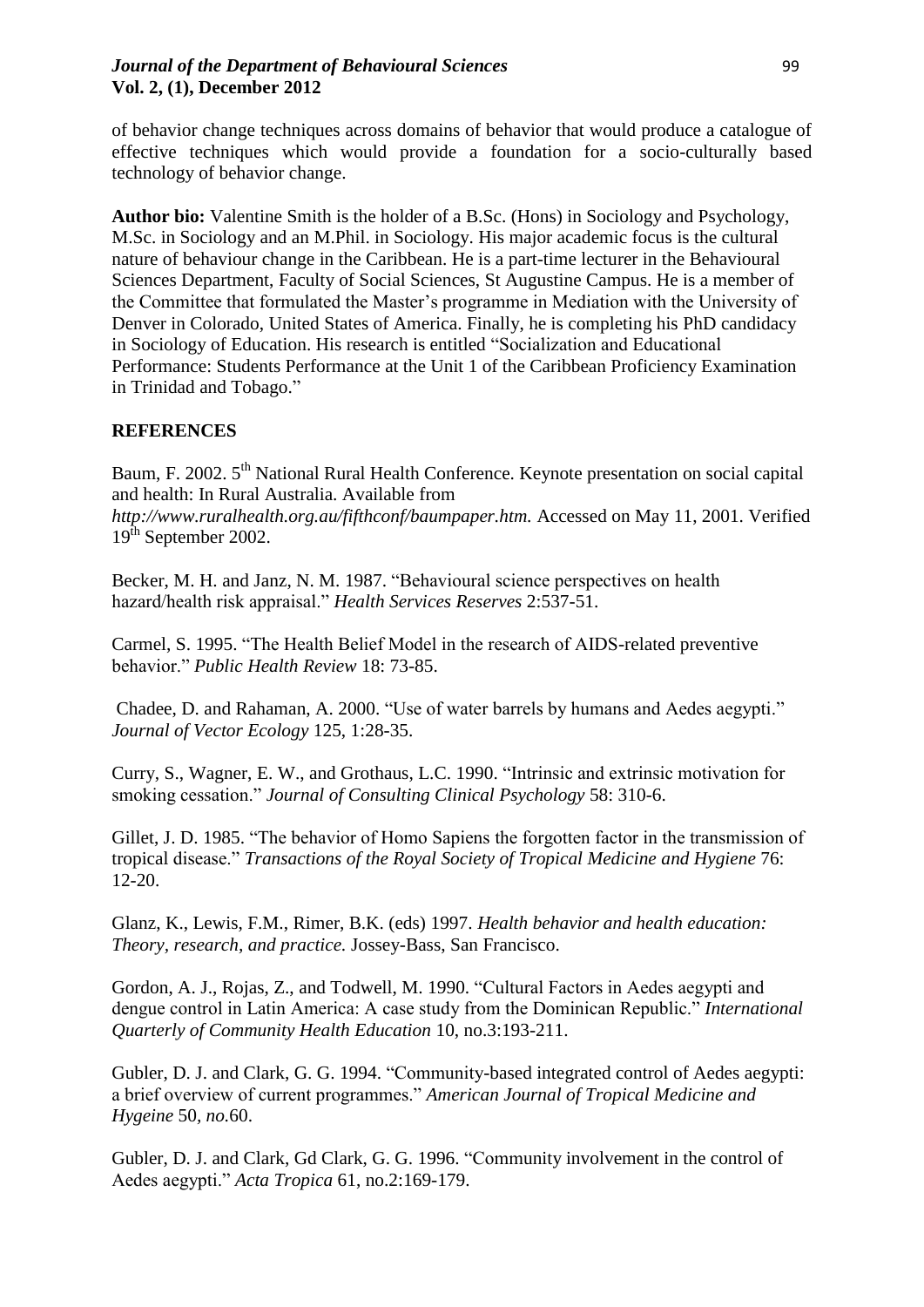Hugo, G. 2002. Australia"s changing non-metropolitan population: In the *new rural health*, ed. Wilkinson, D, and Blue, D. 44-57. Oxford University. Melbourne

Kahneman, D., Slovic, P., and Tversky, A.1982. *Judgment under uncertainty: Heuristics and biases*. Cambridge: Cambridge University Press

Kendall, C., Hudelson, P., Leontsini, E., Winch, P., Lloyd, L., and Cruz, F. 1991. "Urbanization, Dengue and Health Transition: Anthropological Contributions to International Health." *Medical Anthropology Quarterly* 5, no.3: 257-268.

Kendall, C. 1998. "The role of formal qualitative research in negotiating community acceptance: The case of dengue control in El Progreso, Honduras." *Human Organization* 57: 217-221.

Mazine, C. A., Macoris, M. L., Andrighetti, M. T., Yasumaro, S., Silva, M. E., Nelson, M. J., and Winch, P. J. 1996. " Disposable containers as larval habitats for Aedes aegypti in a city with regular refuse collection: A study in Marilia, Sao Paulo, Brazil." Acta Tropica 62, no.1: 1-13.

Merriam, S. 1998. *Qualitative Research and Case Study Application in Education*, San Francisco: Josey-Bass Publishers

Montgomery, S. B., Joseph, J. G., Becker, M. H., Ostrow, F. G., Kessler, R. C., Kirscht, J.P. 1989. "The Health Belief Model in understanding compliance with preventive recommendations for AIDS: How useful?" *AIDS Education Preview* 1: 303-323.

Morgan, D. L. *Focus Group as Qualitative Research*. 1988. Newbury Park, CA: Sage

Muhr, T., and Friese, S. Atlas-ti. 2004. The knowledge workbench. *Visual Qualitative Data Analysis and Knowledge Management in Education, Business*, *Administration and Reseatch*. Bohemia, Long Island, NY: Research Talk Inc,

Otterbein, K. F. Caribbean Family Organization: A Comparative Analysis. 2009. *American Anthropologist* , New Series, Vol. 67, No. 1, 15:42

Ramlackhansingh, A., Dass, S., Aruinasalam, A., Bahadursingh, P., Bisson, M., Greene, C., Maharaj, R., Muruti, S., Narinesingh, D., Ramcharan, R., Rawlins, J., Chadee, D. 1998. "Dengue in Trinidad: A survey of knowledge, attitudes, practices and beliefs in two communities in Trinidad, West Indies." *West Indian Medical Journal* 47, Suppl 2

Rosenbaum, J., Nathan, M. B., Ragoonanansingh, R., Rawlins, S., Gayle, C., Chadee, D., and Lloyd, L.S. 1995. "Community Participation in Dengue Prevention and Control: a survey of knowledge, attitudes, and practice in Trinidad and Tobago." *American Journal of Tropical Medicine and Hygiene* 53, no.2: 153-158.

Sheeran, P and Abraham, S. C. 1996. "The Health Belief Model." *In Predicting Health Behaviour*, ed. M. Conner and P. Norman, 23-61. Buckingham, UK:Open University Press